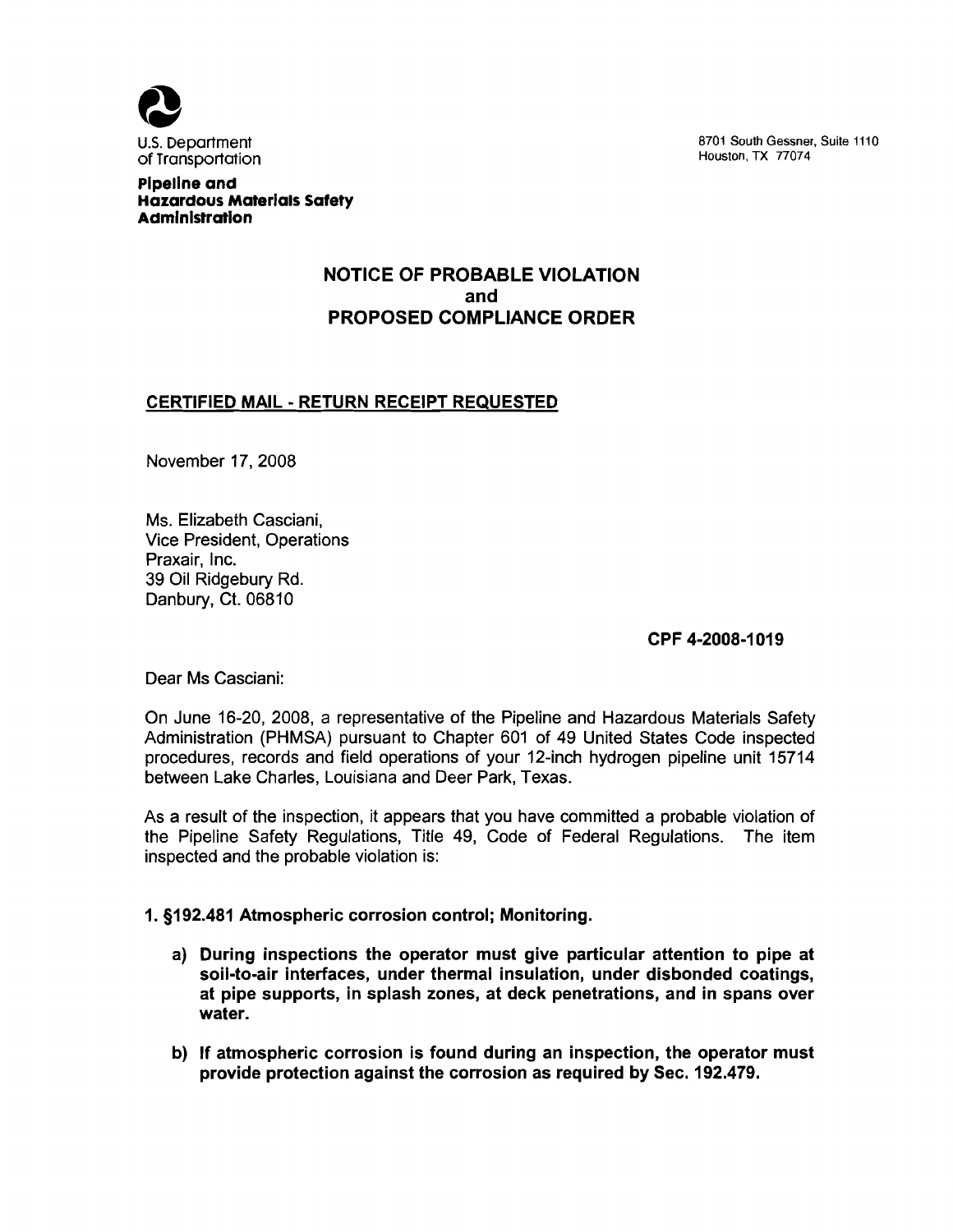Praxair's Operations and Maintenance procedures 32.1 'Above Ground piping lnspections'and 32.5 'Prompt Repair of Corroded Pipe' procedures in their 0 & M manual states all above ground piping will be inspected for atmospheric corrosion and any facility found to be in need of repair, appropriate action shall be taken to complete the maintenance or repair in a timely fashion.

There were several areas of piping, flanges and other components such as the valve assemblies at highways; Valves 73, 1410,563,46, and La Porte booster station at Deer Park that exhibited heavy atmospheric corrosion. Praxair did not provide documentation that the monitoring for atmospheric corrosion of these sites had been performed.

### Proposed Compliance Order

Pursuant to 49 United States Code § 60118, the Pipeline and Hazardous Materials Safety Administration proposes to issue a Compliance Order to Praxair Inc. Please refer to the Proposed Compliance Order that is enclosed and made a part of this Notice.

#### Response to this Notice

Enclosed as part of this Notice is a document entitled Response Options for Pipeline Operators in Compliance Proceedings. Please refer to this document and note the response options. Be advised that all material you submit in response to this enforcement action is subject to being made publicly available. If you believe that any portion of your responsive material qualifies for confidential treatment under 5 U.S.C. 552(b}, along with the complete original document you must provide a second copy of the document with the portions you believe qualify for confidential treatment redacted and an explanation of why you believe the redacted information qualifies for confidential treatment under 5 U.S.C. 552(b}. If you do not respond within 30 days of receipt of this Notice, this constitutes a waiver of your right to contest the allegations in this Notice and authorizes the Associate Administrator for Pipeline Safety to find facts as alleged in this Notice without further notice to you and to issue a Final Order.

In your correspondence on this matter, please refer to **CPF 4-2008-1019** and for each document you submit, please provide a copy in electronic format whenever possible.

Sincerely,

All Saly

R. M. Seeley Director, Southwest Region Pipeline and Hazardous Material Safety Administration

Enclosure: Proposed Compliance Order Response Options for Pipeline Operators in Compliance Proceedings